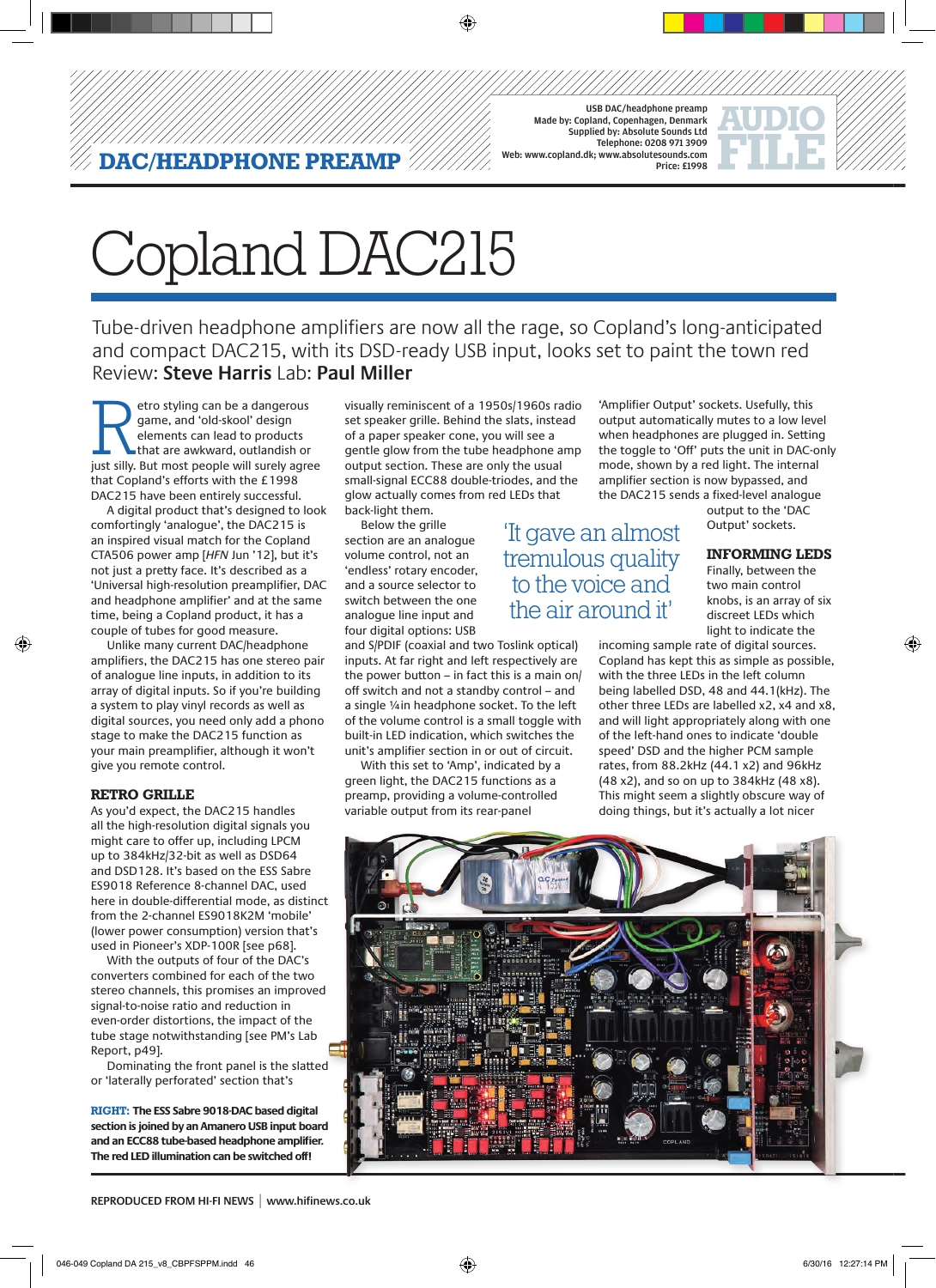



**LEFT: Red LEDs assist the warming glow of the ECC88 triodes within. This 'Amp' stage and volume knob (feeding headphone and line outs) is engaged by a switch on the left of the precision-milled fascia. Input sample rates are indicated by two columns of lights but the screen-printed '48.2' should read '48.0', of course...**

◈

than having a crude numeric LED display, which would have spoilt the retro effect.

◈

At switch-on, the unit remains muted for 40 seconds while warming up, during which time the 'Amp' toggle-switch LED will flash red or green according to its position. Ironically perhaps, you don't have to wait for the 'valve glow' to start, because those red LEDs behind the tubes snap on immediately, which is really a bit of a give-away.

Actually, it is possible to switch these backlight LEDs off by means of a small slide switch on the circuit board placed vertically behind the tubes. To access this, or to replace the tubes, you remove the four screws holding the small ventilation cover on to the unit's top surface.

To set up the DAC215 for USB connection to a Windows PC you need to download a suitable driver, but as usual, no driver is required for Mac use. Incidentally, the DAC215 appears in the computer's sound output preferences pane not under its own name but as 'Combo 384 Amanero' – Copland has used a modified version of the Amanero USB module.

⊕

# **EFFORTLESS QUALITY**

First I used the DAC215 purely as a DAC, via its USB inputs and fixed-level, solidstate DAC output, to listen through my usual amplification and speakers. And the Copland immediately seemed just to let the music get through without hindrance, with a great sense of purity and 'rightness'.

Listening to Jimmy Webb's 'P F Sloan' from the well-known Chesky hi-res sampler collection, you felt the force of passion in the song and at the same time appreciated the superbly crafted arrangement. From the same source, the 96kHz file of Marta

**DANISH BY DESIGN**

**Traditionally, Copland products have tended to appear at long intervals and after a lot of thought, but even so the company's website sometimes takes a while to catch up. Still firmly at the helm as Copland's principal designer is Olé Møller, who founded the company in 1984 after having worked at Ortofon on phono stage circuits. Copland's first product was the 12W CTA15 tube power amp. From 1990, Copland products were built under license by Xena in Sweden, until production was moved back to Denmark in 2001. By then Copland had established its distinctive aesthetic with classy signature control knobs, and had introduced an innovative CD player as well as a series of hybrid amps, starting with the CSA14. Multichannel amps were also added in the mid 2000s alongside the all-tube CTA305 stereo pre and CTA405 stereo integrated. For 2010, Copland launched its no-compromise top-loading CD player, the CDA285. Then in 2011 came the CTA506, a big power amp based on the then-new KT120 output tube, whose elegantly louvred front panel styling is now echoed by the DAC215.**

Gomez and 'Lucia' from *Entre Cada Palabra* was entirely captivating, with the DAC presenting the delicate, almost tremulous quality in the singer's lovely voice and also conveying the air around it. And the DAC215 really brought out the relaxed and effortless quality that's achieved by the accompanying musicians.

With ripped 44.1kHz material, the DAC215 was admirable too, allowing the music to flow easily and freely. On 'Easy Money' [from *Rickie Lee Jones*, Warner 256 628] the track came over with an infectious rhythmic quality, a light and almost jaunty bounce that's often lost in the hi-fi chain.

On that other female-vocal fave, 'Kalerka' from Rebecca Pidgeon's *The Raven* [Chesky SACD 329], again the rhythmic qualities of the track were brought out well, the barcarolle-like accompaniment really conjuring up the feeling of a boat gently riding the waves.

Used purely as a DAC with a CDtransport source, the DAC215 could give impeccable results. With the great piano/ bass duo album *Jasmine*, recorded by Keith Jarrett and the late Charlie Haden in 2010 [ECM 273 3485], it seemed alive to the special atmosphere of the recording, made in Jarrett's home studio. The big, warm sound of Haden's double-bass was very well conveyed and, more intangibly, so was the feeling of peaceful homecoming that pervades this striking musical reunion.

When I settled down to listen via headphones, in this case the admirable Oppo PM-1s [*HFN* Jul '14], I discovered a tube-amp sound that was rich and warm  $\odot$ 

**www.hifinews.co.uk | REPRODUCED FROM HI-FI NEWS**